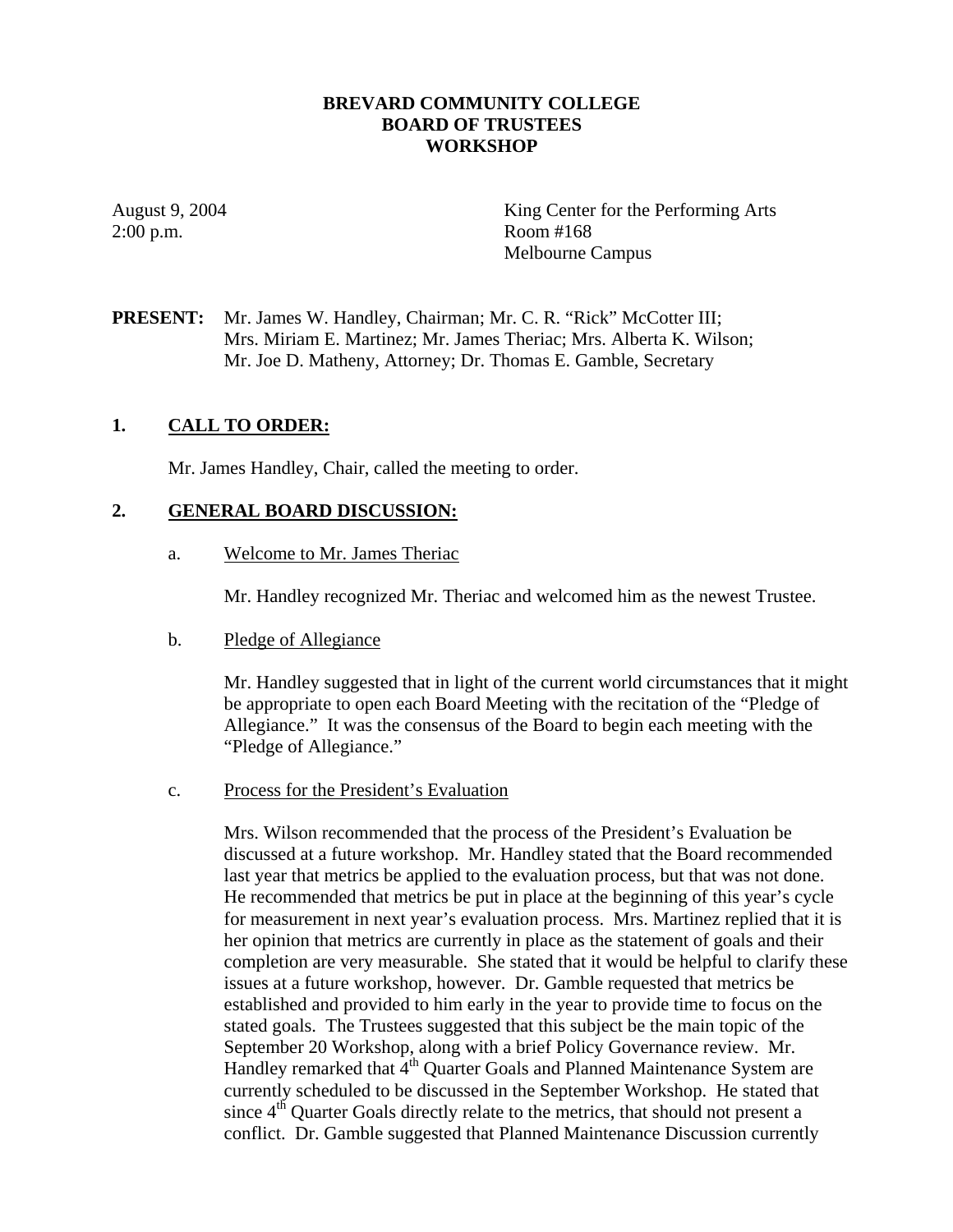Board of Trustees Workshop August 9, 2004 Page -2-

> scheduled for the September Workshop be moved to the Communications section of the September Board meeting.

Mrs. Martinez remarked that there is a Board process in place for the President's Evaluation and that it should remain until the Board formulates and approves a new process. She stated that this year's process varied from the procedure. She indicated that it was her opinion that the names of the people interviewed should be disclosed in order for targeted improvements to be accomplished. Mrs. Wilson stated from an ethics standpoint that anonymous comments should remain anonymous. Mrs. Wilson also recommended that the community contact list be thoroughly reviewed and appropriately edited. Dr. Gamble reported that earlier conversation indicated that the list would be derived through a discussion between the Board and the President. As an alternative, he suggested that the community survey process, which the college currently completes on alternate years, would be an appropriate source of information. If it were accomplished every year in conjunction with the evaluation cycle, it could become the comprehensive tool for feedback to the Board. Mr. Theriac remarked that it is his opinion that individuals are more honest and transparent if they know their comments will remain anonymous. Mrs. Martinez stated she understood the thinking if there were accusations of wrongdoing, but that feedback is contextual and it is difficult to make changes without being aware of the source. As a compromise, Mr. Theriac suggested that perhaps individuals' names could be protected, while disclosing the organization that they represent.

Mr. Handley stated he changed the procedure this year as he felt like last year's survey comments were not transparent. Mrs. Martinez stated that the Chairperson does not have authority to change the process without concurrence from the entire Board.

Mr. Matheny stated that he could gather data on the evaluation procedures used by other comparable colleges. It was agreed that the Workshop would provide clarification on this and other subjects, including the review of the community contact list, which Mrs. Wilson remarked was not currently indicative of the entire community.

Dr. Gamble summarized that the September Workshop will be primarily focused on the process of the President's Evaluation and identification of measurable factors, with a future workshop(s) to be scheduled for Board Self-Evaluation discussions.

### d. Board Self-Evaluation

Mr. Handley suggested that future Workshop time be scheduled for the 2003-2004 Board Self-Evaluation review.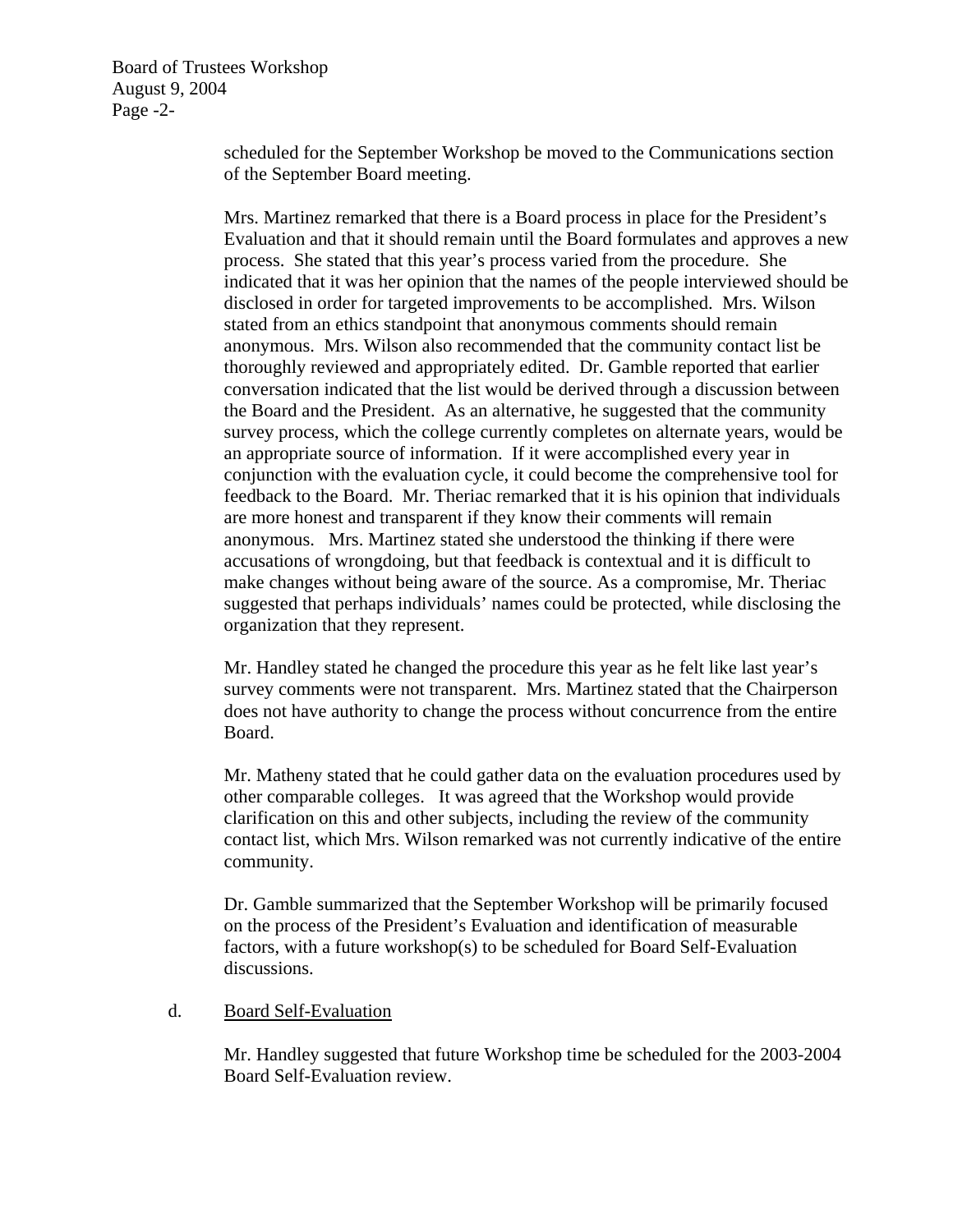### **3. PRESENTATION ON ETHICS:**

Mr. Handley introduced Mr. Tom Tedcastle, Director of the Office of House Bill Drafting of the Florida House of Representatives and General Counsel of the House, who provided an ethics presentation. Mr. Tedcastle stated that as an appointee to the Center for Ethics in Government, he learned that Florida does not have a code of ethics, but rather a code of regulations (Chapter 112, Part III of the Florida Statutes), which discuss ethics regulations for numerous state and local officials, including community colleges.

Mr. Tedcastle indicated that in the anti-nepotism statutes there is an exemption for School Boards and Universities, but not for Community Colleges. Therefore, to the extent that individuals participate in the determination of hiring of faculty, that individual cannot have relatives hired as college faculty, or otherwise employed by the college.

Mr. Tedcastle reported that a Board member/Administrator cannot accept compensation for "public service," nor can they solicit favors. Furthermore, to the extent that they approve contracts, a contractor is considered a "lobbyist" and therefore no gift valued over \$100 is allowed. This regulation includes partners or associates of the lobbyists if the monies are being paid from company funds. Compensation from personal funds would be acceptable, if not being directed to do so by their company to obtain favor. The determined value of a gift must be based on retail value of the item. In addition, a gift to a family member is considered to be a gift to a Board member/Administrator. Mr. Tedcastle reported there are a few exceptions, namely if the lobbyist is a relative, a Board member/Administrator may accept gifts. The definition of "relative" in this case is very broad to include immediate family, stepfamilies, individuals a Board member/Administrator is romantically involved with, etc. In addition, gifts from college employees are allowed; however, gifts over \$100 should be reported the following quarter. If a Board member/Administrator should accidentally receive a gift over \$100, they may pay the person for the gift value in excess of \$100, donate the item to charity, or return the item. Finally, a Board member/Administrator may not request a gift of any value from a lobbyist, including favors such as transportation assistance to a meeting, etc. However, if they initiate the offer, and it is valued under \$100, it may be accepted.

Mr. Tedcastle confirmed that officers, who hold another job, may accept compensation for that employment without it being considered a gift. In addition, it is acceptable to solicit funds on behalf of a charity.

Mr. Tedcastle reported that receiving "honoraria" for speeches made as a representative of the college or in the role of Trustee is not acceptable. However, reimbursement for reasonable travel, food and lodging expenses is allowed for the day preceding and following the presentation only. Lodging at someone's house is valued at \$29 per night, therefore three days is the limit. He further clarified that this applies when the paying entity is someone who wants to do business with the college. In addition, Trustees may not do business with the community college, i.e. renting property or providing services.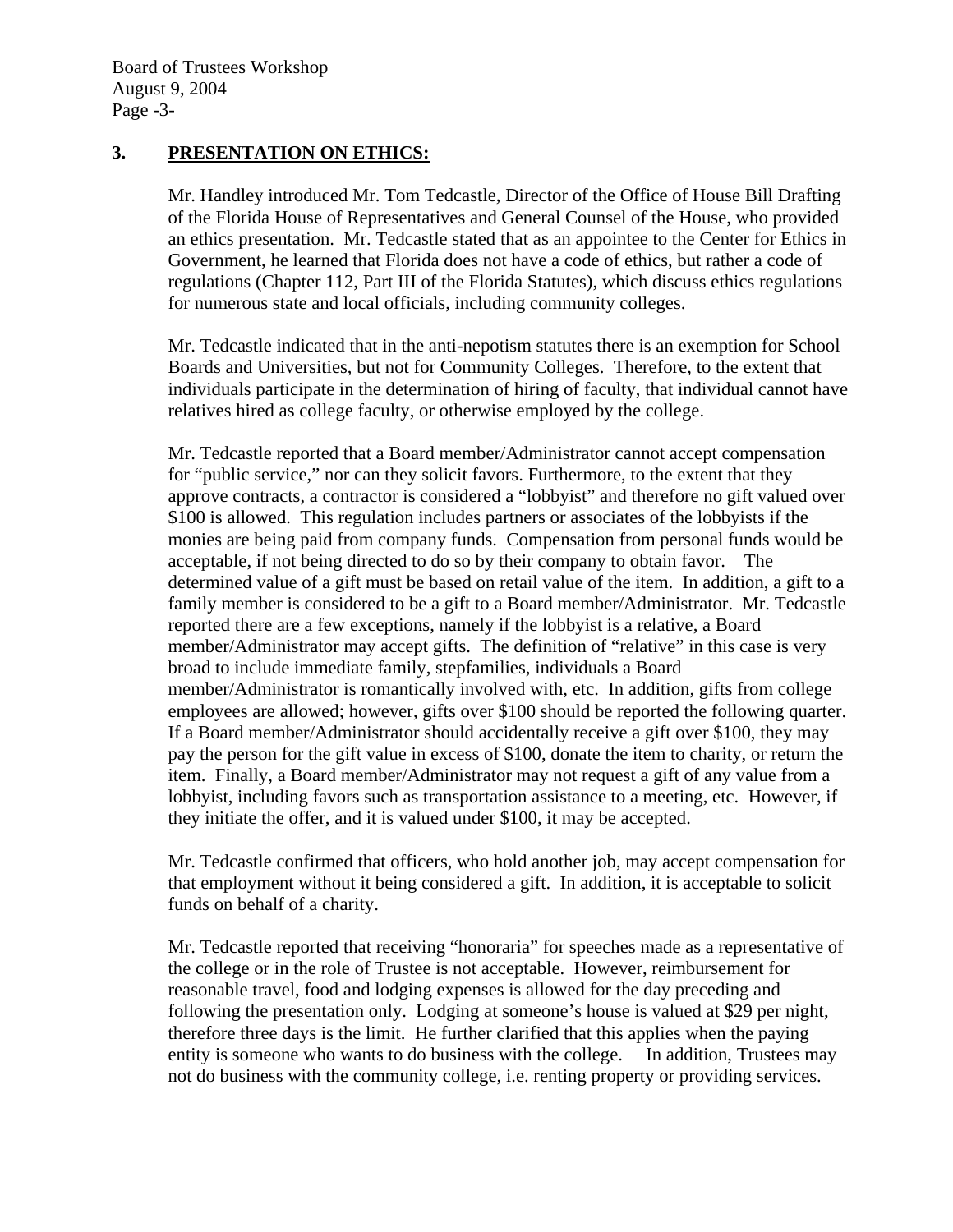Mr. Tedcastle reported an individual may not use their position for personal gain. Therefore, it is inappropriate to use a college title or position when conducting personal business. This rule applies to all employees.

Mr. Tedcastle indicated as appointed officers, Trustees must file a memorandum of voting conflict **within** 15 days before a vote, while elected officers have up to15 days after the vote to file the memorandum of conflict.

Mr. Tedcastle reported that the Ethics Commission is technically a part of the legislative branch of government, with appointments made jointly by the Governor, Speaker of House, and Senate President, with four members of one party and five of the other party. The Governor appoints five people (three of one party and two of the other); and the Speaker of the House and Senate President each appoint two individuals (one of each party). They give advisory opinions regarding violations, but it is a slow, expensive process. Mr. Tedcastle stated there is a penalty for frivolous claims; however, reality is that they are seldom collectable.

# **4. POLICY GOVERNANCE**

Mrs. Martinez reported she has reviewed Section 100 of the Policy Governance draft and made suggested changes, as distributed. She requested clarification of the degree requirements stated on page six, in which it refers to a requirement to "complete at least 25 percent of credit semesters at Brevard Community College." She inquired if this was an arbitrary amount, which translates to one semester, or if it is required by the State. Dr. Gamble stated that he would check to see if there is a Board of Education rule necessitating this credit requirement. He said in the past, colleges wanted to guarantee ongoing enrollment by an individual; however, in view of current trends such as distance learning and transient populations it could be a benefit if this were not a requirement. Dr. Astrab indicated that it may relate to financial aid requirements. Dr. Gamble will research and report to the Board.

Mrs. Martinez also questioned the statements on page seven of the draft which refers to "the student being required to complete the last semester in residence unless granted 'transient' student status" as well as page eight which refers to "completing the last six vocational credit hours through BCC unless the student has been granted 'transient' student status" in light of virtual college students. Dr. Gamble agreed that he will also research this and report to the Board.

Mrs. Martinez requested assistance from the staff in defining each of the fees noted on page ten. Dr. Gamble indicated that he would ensure assistance with this request.

Mrs. Martinez requested concurrence that the wording of College Budgets, Section 100.07 on page 12, which reads "…District President, or designee, shall have the authority to move budgets among departments" is appropriate. Following discussion, it was agreed that after Trustees' approval of the budget, the President or designee has the authority to move funds as deemed appropriate.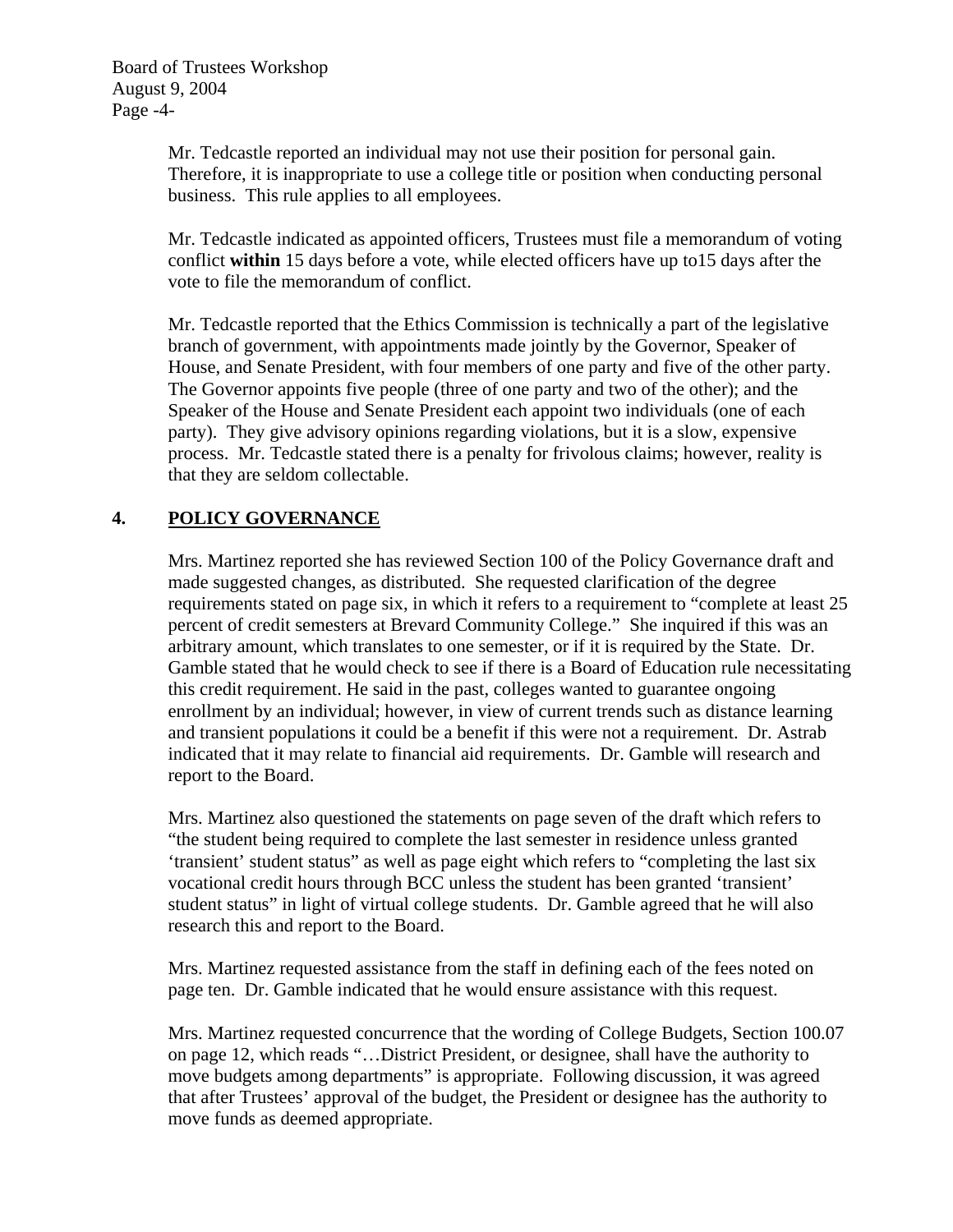Board of Trustees Workshop August 9, 2004 Page -5-

> It was requested that Mrs. Martinez change the term from "District President" to "President" throughout the document.

It was the consensus of the Board that Strategic Goals, Section 100.06 will be moved to Section 300.1 of the policy manual.

It was also the consensus of the Board that the Ends Policies Section 100.00, which defines for whom the college provides services and at what cost, will be finalized upon Dr. Gamble's clarification of the aforementioned inquires. Upon completion, Mrs. Martinez agreed to begin the review and edit of Section 200. Mr. Matheny confirmed that all of the required statutes have already been identified for Section 200.

As this was Mr. Theriac's first meeting, Mrs. Martinez provided a quick explanation of the purpose of each section of the Policy Governance Manual.

## **5. FIRST TEE:**

Mr. McCotter stated that as the college has a history of initiating partnerships, he reported that there is an organization known as "First Tee", a non-profit organization, which organizes youth and teaches them good life-skill values, using golf as their platform. Due to the success with the YMCA partnership, Mr. McCotter inquired if the Board would be interested in his exploration of a BCC-YMCA-First Tee partnership for local youth. Dr. Gamble stated that the Summer Youth Golf Program currently directed by Mr. Don Williams would be a good template for expansion to a year-round program. Dr. Gamble offered to organize a meeting between the YMCA, Dr. Fettrow, Mr. Williams and himself to discuss the concept. Mr. McCotter stated that as the First Tee has an established program he would like to initiate discussions with them, and the Board concurred.

As a golf course would be required, Dr. Fettrow said that Rockledge Country Club might be an option as the college has partnered with them with other efforts.

## **6. FUTURE PALM BAY CAMPUS DEVELOPMENT PROPOSALS:**

Dr. Gamble reported that several entities have expressed interest in future Palm Bay partnership activities. The YMCA has expressed an interest in operating a family YMCA facility adjacent to the municipal pool on the Palm Bay Campus. In addition, Health First has expressed interest in establishing a HealthPlex facility on the campus. The preliminary discussions indicated that if we would allow the establishment of this facility, they would consider underwriting the cost of a new ADN nursing program in Palm Bay. As this facility would require the addition of five full-time masters-degreed nurses, which is quite costly, the commitment of financial underwriting would be very beneficial. Dr. Gamble advised that as the medical facilities are expanding, there appears to be sufficient occupancy to allow Board of Nursing approval of this expansion. In addition, clinical experiences are being expanded to include evening and weekend hours to facilitate student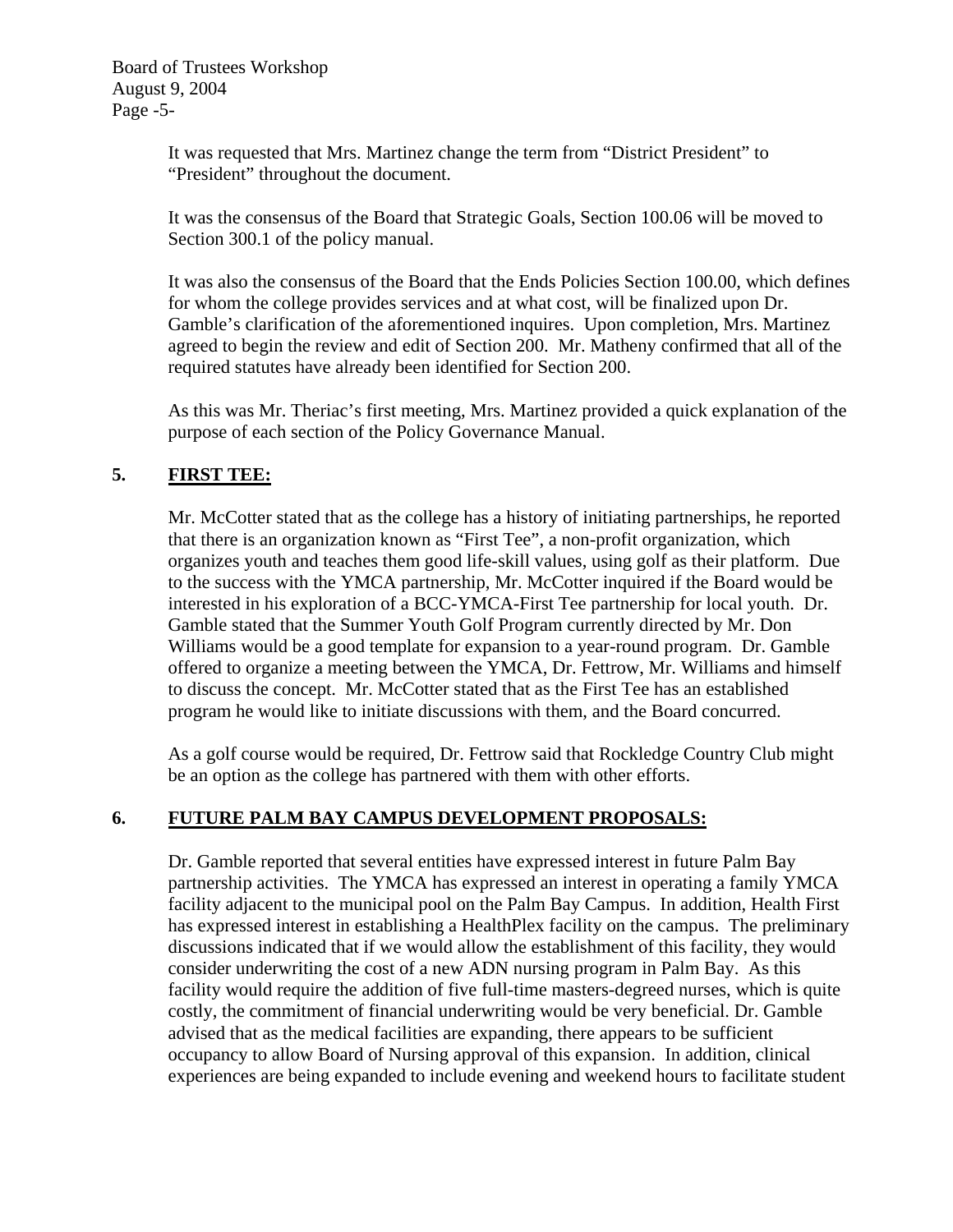Board of Trustees Workshop August 9, 2004 Page -6-

> needs. Finally, Dr. Gamble confirmed that the nursing program backlog will decrease due to an admission test, which will be administered prior to acceptance. This has been successfully done at Valencia College for the past five years. Dr. Ake confirmed that testing allows the program to channel students to careers that meet their capabilities and thus reduces the backlog. She also confirmed that there is no negative effect apparent for minority applicants. Dr. Gamble reported that there is not a need for an urgent decision, however, he wanted to make the Board aware and advise him of their thoughts on the subject.

Dr. Gamble also reported that Palm Bay is hoping to establish a Charter School district, which has not yet been done in Brevard County. They plan to apply for the Elementary-Middle School immediately, with the projected location approximately 1.5 miles south of the Palm Bay Campus on San Filippo. In addition, Palm Bay has discussed their desire to locate the Charter High School, with approximately 1200-1400 students, on the Palm Bay Campus, with construction to begin in 2006 for a Fall 2007 opening. Dr. Gamble indicated that his initial response was positive, however, there appears to be some resistance to the idea by the School Board. Dr. Gamble advised Dr. Purga to delay action until he is able to communicate further with Dr. DiPatri.

Dr. Gamble further reported that in addition a plot of land has been on hold for an outdoor amphitheater for sometime, with the extension of offer to expire next year. The City of Palm Bay has now proposed the establishment of a Fairground for this land rather than the amphitheater. In addition, the Port is considering the development of an amphitheater at Port Canaveral. Mr. Matheny reported that the Palm Bay Chamber of Commerce, through a private developer, has offered to purchase the 17 acres which the college owns adjacent to the Palm Bay Campus at a cost below appraisal value. This sale is related to the Visitor's Center, which the Board has agreed to have built on the Palm Bay Campus. As the value of this land continues to appreciate, the Board should closely consider all of the proposals and determine the best use.

Dr. Gamble reported the community college presidents recently met with UCF President, Dr. Hitt and his staff, to discuss their desire to expand the 2+2 program.

# **7. COCOA MUSEUM:**

Dr. Gamble reported that the Cocoa Museum is experiencing serious financial problems. The property owned by the City of Cocoa, was leased to Brevard County for 99 years, who in turn has sublet it to the Museum Corporation under a Trust. As a result, they are interested in exploring a relationship with the college. Dr. Gamble will have discussions with Tom Jenkins, County Manager, regarding the character and status of the land, in addition to discovering the restrictions involved in the 99-year covenant. Dr. Gamble is interested in determining if the County would be willing to assist the college with obtaining the building with the basic repairs already completed. If this was possible and